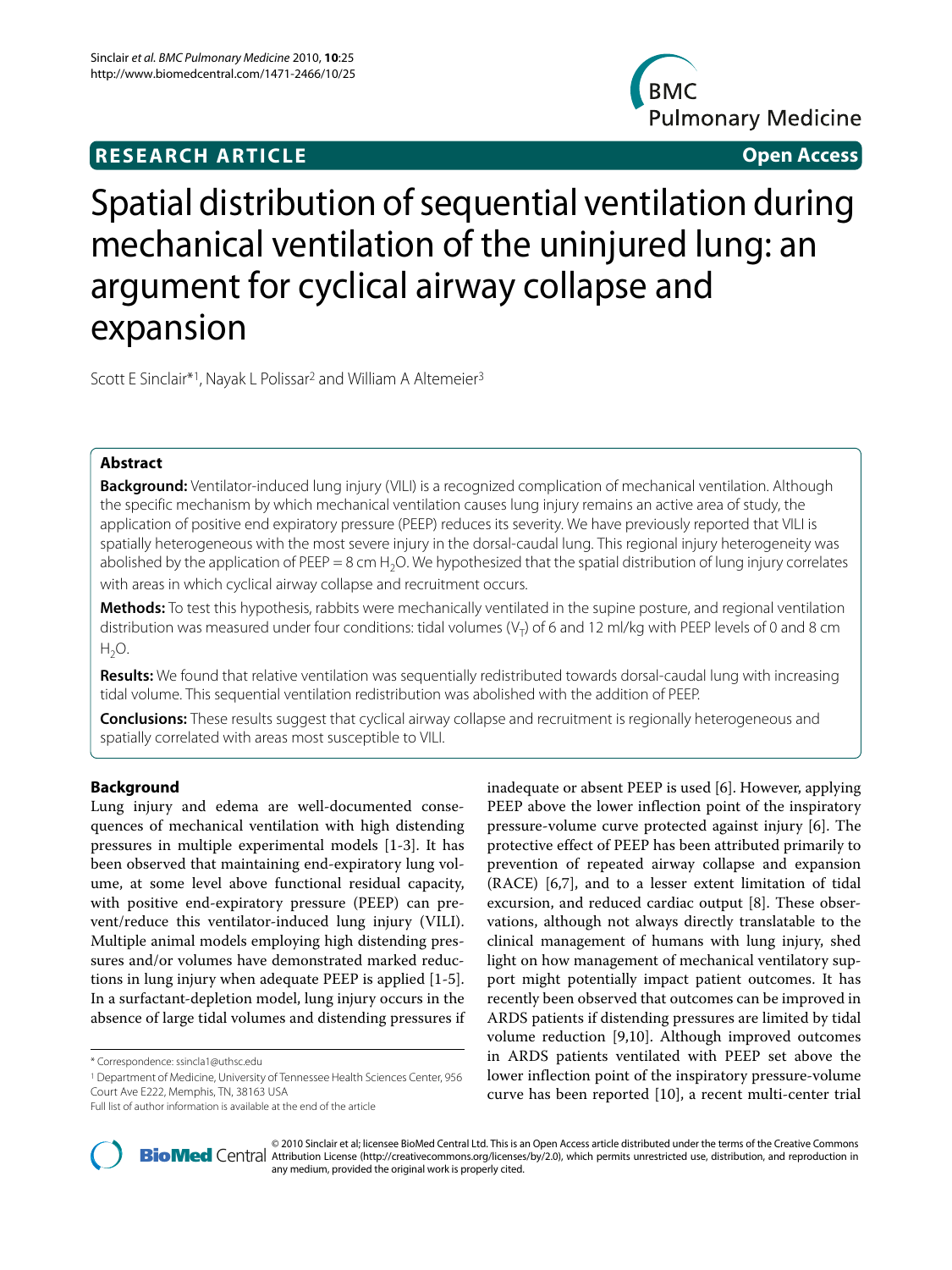failed to show a survival advantage with a high-PEEP ventilation strategy [[11\]](#page-7-8). Similar outcomes have been observed in two subsequent trials employing either oxygenation-based [\[12\]](#page-7-9) or plateau pressure-based [\[13](#page-7-10)] PEEP protocols. However, another recent study documented significant heterogeneity in how patients with ALI/ARDS respond to higher PEEP levels [[14\]](#page-7-11). They identified two populations of patients: those with a significant recruitable lung volume, and those with negligible recruitable volume. These intra-patient differences may suggest that some patients and not others may benefit from higher PEEP. Additionally, a recent study by Talmor and colleagues [\[15](#page-7-12)] examined the effect of higher PEEP based on a trans-pulmonary pressure-based protocol and found a strong trend toward improved survival in the higher PEEP group.

The RACE hypothesis has been called into question recently, favoring the tidal movement of fluid and/or foam in the airways as an explanation for the mechanical behavior of the injured lung during positive pressure ventilation [\[16\]](#page-7-13). Also, a recent model of saline lavage lung injury found that high tidal volume/low PEEP ventilation resulted in lung injury in the non-dependent lung regions in supine rats, suggesting atelectasis in the dependent lung zones shifts stretch-induced injury to the nondependent lung and argues against repetitive collapse and expansion as a cause of VILI [[17](#page-7-14)]. The current technological limitations of available imaging modalities preclude accurate real-time imaging of all but the most peripheral alveoli, therefore whether alveoli open and close during mechanical ventilation remains a point of contention.

We have recently shown in a rabbit model of VILI that lung injury is greater and more spatially variable with a dorso-caudal gradient in the absence of PEEP[[18\]](#page-7-15). One potential mechanism for this finding is regional repeated airway collapse and expansion in dependent lung areas during tidal breathing promotes subsequent injury. We hypothesize that 1) cyclical airway closure and expansion or RACE occurs in the lungs of anesthetized rabbits mechanically ventilated in the supine posture without PEEP and 2) RACE would occur regionally in the dorsocaudal lung regions, spatially correlating with the previously reported regional distribution of VILI [\[18](#page-7-15)].

To test this hypothesis, we measured how relative ventilation regionally redistributes with increasing tidal volume in the lungs of mechanically ventilated rabbits by measuring the distribution of aerosolized fluorescent microspheres. This ventilation redistribution with increasing tidal expansion of the lungs is referred to as sequential ventilation and reflects dynamic regional changes in lung mechanics during inspiration. By measuring regional ventilation redistribution with increasing tidal volume under different PEEP conditions, we could infer whether dynamic regional changes in lung mechanics were related to changes in the lower part of the pressure-volume curve (i.e. cyclical airway closure at FRC followed by expansion and increased ventilation during inspiration) or to changes at the upper part of the pressure volume curve (i.e. alveolar overdistension and regionally reduced compliance resulting in decreased regional ventilation).

## **Methods**

## **Animals Preparation**

The University of Washington Animal Care Committee in accordance with National Institutes of Health guidelines approved all methods. New Zealand white rabbits (either sex, 2.4 to 2.8 kg) were sedated with intramuscular ketamine (30 mg/kg) and xylazine (7.5 mg/kg) to allow placement of a 20 ga catheter in each marginal ear vein. A surgical plane of anesthesia was then maintained with a continuous intravenous infusion of ketamine (0.05 mg/ kg/hr) and xylazine (0.003 mg/kg/hr) for the remainder of the protocol. A 3.5 mm cuffless endotracheal tube was inserted via tracheotomy to allow positive pressure mechanical ventilation. Arterial catheters were placed in the left carotid (blood gas sampling and arterial pressure measurement) and right femoral (thermistor tipped catheter for thermodilution cardiac output) arteries. A catheter was inserted into the right internal jugular vein for pressure monitoring and administration of thermodilution injectate. Pancuronium bromide (0.15 to 0.2 mg/kg) was administered intravenously, after adequate anesthesia was established, to suppress spontaneous respiratory efforts. A 30-min stabilization period followed the completion of surgical preparation, after which baseline data were collected. During this period, animals were ventilated in pressure control mode (Servo 900 C; Semens-Elema, Stockholm, Sweden) with a 50% inspiratory time and no inspiratory pause. Tidal volume was set at 10 - 12 ml/kg, PEEP = 5 cm  $H_2O$  and a respiratory rate to achieve  $P_{\rm s}$ CO2 = 35 - 45 mmHg.

#### **Physiologic Measurements**

Data were recorded using Powerlab data acquisition software (AD-Instruments Castle Hill, New South Wales, Australia). Blood pressures (systemic arterial and right ventricular), heart rate, duplicate thermodilution cardiac output (Baxter Edwards SAT-2 Oximeter/Cardiac Output Computer, Irvine, CA), arterial blood gases (Radiometer ABL 5, Copenhagen, Denmark) and ventilatory parameters were measured for each experimental condition after a 20-minute stabilization period.

An in-line spirometer (KORR RSS 100; Medical Technologies Research Spirometry System, Salt Lake City, UT) was used to measure airway pressures and tidal vol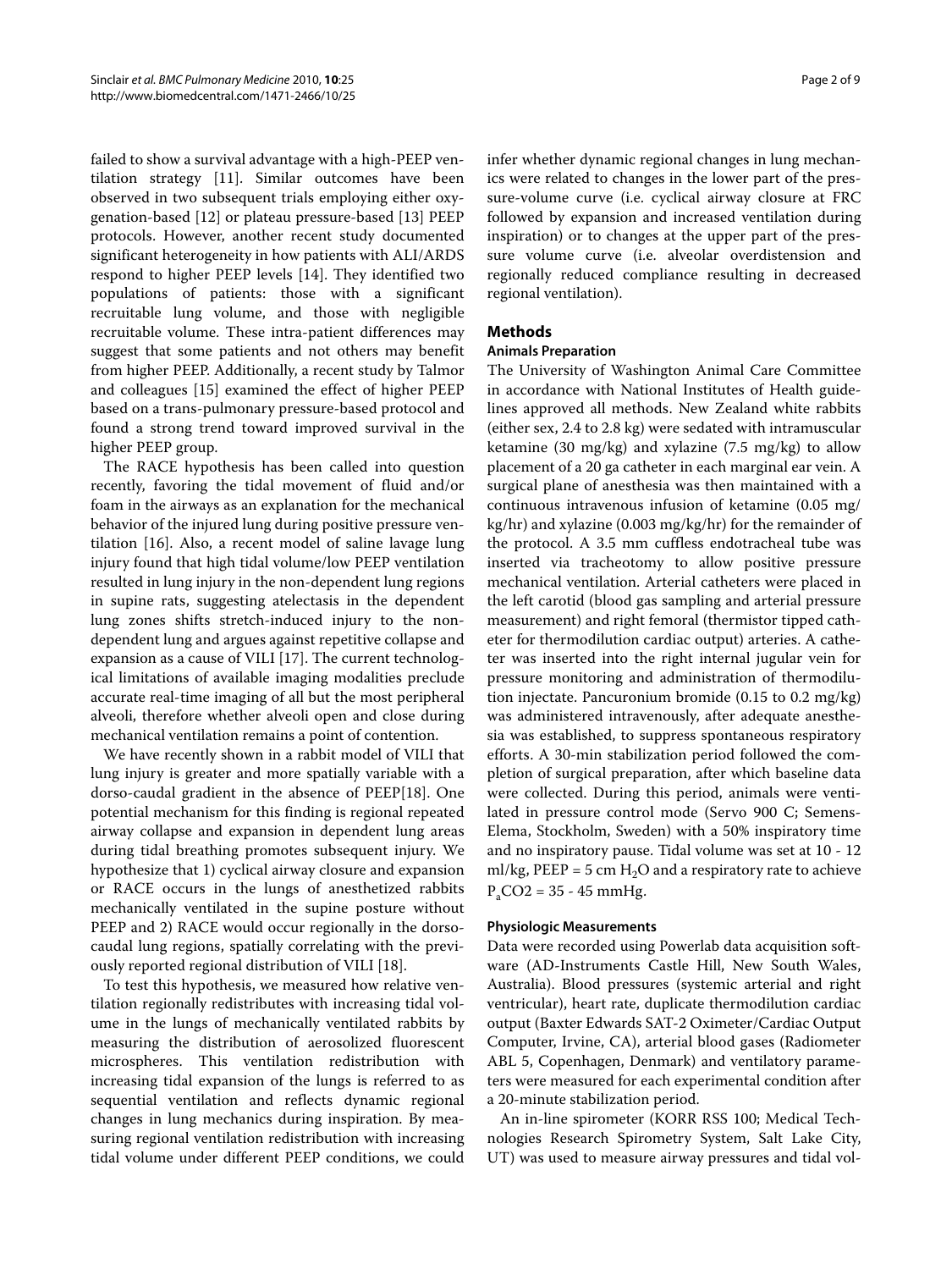ume. Plateau pressure was measured as the pressure achieved at the end of a 5-second end-inspiratory hold maneuver.

#### **Sequential Ventilation Measurement**

On completion of surgery, stabilization, and collection of baseline data, each animal ( $n = 5$ ) was subjected to 4 different experimental conditions combining high (12 ml/ kg) or low (6 ml/kg) tidal volume with 8 cm  $H<sub>2</sub>0$  or 0 cm  $H<sub>2</sub>O$  PEEP (Table 1). The rationale for choosing these four conditions is as follows. In the absence of PEEP, if dorso-caudal lung regions are closed at FRC and then subsequently recruited at some point during a tidal inspiration, relative ventilation to these regions will be greater with a larger tidal volume because the regions are open for a greater percentage of inspiration as compared with a smaller tidal volume. Thus, when measuring relative ventilation distribution at these two tidal volumes, there will be greater ventilation to the dorso-caudal regions and correspondingly less ventilation to ventro-cranial regions with the larger tidal volume. In contrast, if PEEP is set sufficiently high as to prevent cyclical airway collapse at FRC, relative regional ventilation distribution should be similar between a smaller tidal volume and a larger tidal volume.

The order of the four conditions was varied across experiments. Prior to each condition change, two static inflations to 40 cm $H<sub>2</sub>0$  were performed via the syringe technique and held for 20 seconds each to ensure a standard volume history between conditions. All animals were ventilated with room air throughout all experimental conditions and respiratory rate was adjusted at each condition to achieve  $P_{a}CO_{2}$  of 35 to 45 mmHg.

Twenty minutes after each condition was established, physiologic data were recorded. Aerosolized 1-μm diameter fluorescent microspheres were administered over 5 min to measure regional ventilation for each condition as previously described [[19\]](#page-7-16). A total of 4 different fluorescent colors (yellow, orange, orange-red, and red) were used. Each colored microsphere aerosol marked ventilation under one of the four conditions. By using four different aerosols, we can determine spatial ventilation distribution post-mortem for each of the four different ventilation conditions in each animal.

At the conclusion of each experiment, a sternotomy was performed, the main pulmonary artery and left atrium were cannulated, and the pulmonary vasculature was flushed with a dextran solution by gravity feed. The lungs were dissected from the chest cavity and dried inflated at  $25$ -cmH<sub>2</sub>O. The dried lungs were fixed in rapid-setting foam, sliced, mapped, and diced into cubes of 1.5-2.0-cm3. Each piece was weighed, visually scored for airway and blood content, and soaked for 2 days in 1.5 ml of 2-ethoxyethyl acetate to extract the fluorescent dyes. The fluorescent signals for the four colors were measured in each piece with a fluorimeter (LS50B, Perkin-Elmer), corrected for background and spillover from adjacent signals [\[20\]](#page-8-0), and converted to weight-normalized, relative ventilation signals as previously described [[19\]](#page-7-16).

| <b>Tidal Volume</b><br><b>PEEP</b>    | 6 ml/kg                |                              | 12 ml/kg        |                          |
|---------------------------------------|------------------------|------------------------------|-----------------|--------------------------|
|                                       | $0$ cmH <sub>2</sub> O | 8 cmH O                      | 0 cmH O         | 8 cmH O                  |
| Heart rate $(min^{-1})$               | $214 \pm 45$           | $219 \pm 26$                 | $211 \pm 25$    | $230 \pm 31$             |
| MAP (mmHg)                            | $63 \pm 18$            | $47 + 7$                     | $65 \pm 9$      | $52 \pm 7$               |
| Mean RVP (mmHg)                       | $14 \pm 2$             | $14 \pm 1$                   | $13 \pm 2$      | $15 \pm 1$               |
| Cardiac output $(L·min-1)$            | $0.34 \pm 0.02$        | $0.23 \pm 0.05$ <sup>+</sup> | $0.31 \pm 0.05$ | $0.25 \pm 0.06$          |
| Peak $P_{AW}$ (cmH <sub>2</sub> O)    | $8 \pm 1$              | $16 \pm 2^{+}$               | $13 \pm 1*$     | $30 \pm 5^{*+}$          |
| Plateau $P_{AW}$ (cmH <sub>2</sub> O) | $7 \pm 1$              | $15 \pm 2^{+}$               | $12 \pm 2*$     | $27 \pm 2^{*+}$          |
| Arterial pH                           | $7.38 \pm 0.10$        | $7.38 \pm 0.07$              | $7.42 \pm 0.04$ | $7.43 \pm 0.02$          |
| Arterial $PO2$ (torr)                 | $69 \pm 11$            | $95 \pm 6^+$                 | $69 \pm 12$     | $94 \pm 11$ <sup>+</sup> |
| Arterial $PCO2$ (torr)                | $42 \pm 2$             | $40 \pm 5$                   | $41 \pm 2$      | $41 \pm 1$               |
| $A-aDO2$ (torr)                       | $19 \pm 21$            | $8 \pm 9$                    | $25 \pm 7$      | $5 \pm 8^+$              |

**Table 1: Physiological Response to Varying Mechanical Ventilation Strategies**

\* p < 0.05 compared to other condition with same PEEP but different tidal volume; † p < 0.05 compared to other condition with different PEEP but same tidal volume. Mixed model used for statistical analysis with post-hoc comparisons using Tukey's HSD. Values presented are mean ± SD. MAP - mean arterial pressure, RVP - right ventricular pressure,  $P_{AW}$  - airway pressure, A-aDO<sub>2</sub> - alveolar-arterial oxygen difference.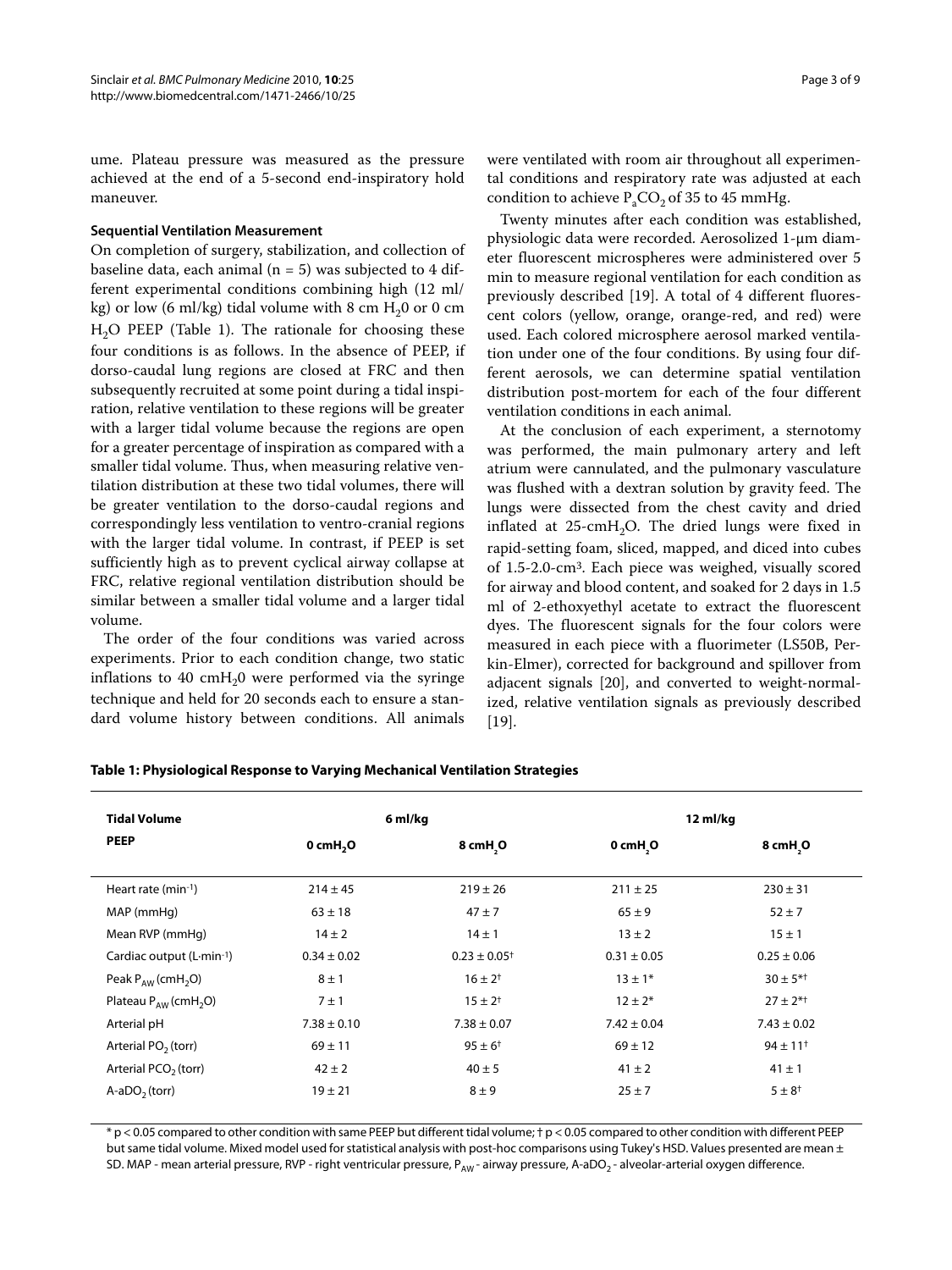#### **Data Analysis and Statistics**

All values are presented as means ± SD and all statistical analyses were done using JMP (SAS, Cary, NC). Comparisons of physiological parameters among the different ventilator conditions were made using a mixed model in which ventilator condition (the four combinations of tidal volume and PEEP) was the fixed effect and animal number was the random effect to account for correlations from repeated measures within each animal. For a given physiologic parameter there was one value for each animal for each of the four conditions. Post-hoc comparisons were made with Tukey's HSD. To assess for ventilation redistribution with change in tidal volume, the base 10 logarithm of the ratio of the relative ventilation with 12 ml/kg tidal volume to ventilation with 6 ml/kg was calculated for each lung piece. For a given piece of lung, if the log ratio was greater than 0, the relative ventilation to that lung piece increased as tidal volume increased; conversely if the log ratio was less than 0, the relative ventilation to that lung piece decreased as tidal volume increased. To evaluate for regional changes in relative ventilation distribution, fluorescent measurements were clustered into five regions based on dome of the diaphragm, major fissure, and a mid-sagittal division as illustrated in Figure [1.](#page-4-0) This clustering correlates with our previously published data on regional lung injury [\[18](#page-7-15)]. Because measurements for all four ventilatory conditions were made in each animal and because the log ratio of ventilation with a tidal volume of 12 ml/kg to a tidal volume of 6 ml/kg is not independent among the five regions within any given animal, we could not perform a standard statistical analysis looking at differences between the five regions at different PEEP levels. To quantify the effect of PEEP on ventilation distribution, we calculated the median of the log ratio of ventilation for each region (Figure [1](#page-4-0)) and then the standard deviation of these medians across the five different regions at both PEEP levels. A lower standard deviation represents little difference in median ventilation distribution across the five regions between tidal volumes; whereas, a higher standard deviation represents greater heterogeneity of relative ventilation distribution across the five regions between tidal volumes. A paired t-test was used to compare the  $log_{10}$ transformed standard deviation of median log ratios between PEEP levels.

## **Results**

## **Measurement of sequential ventilation distribution**

Five animals were studied using the sequential ventilation experimental protocol. Several of the hemodynamic parameters were similar among the four ventilation conditions, although both mean arterial pressure (MAP) and cardiac output were lower during ventilation with PEEP for both tidal volumes ( $p = 0.08$  and 0.01 for PEEP effect

on MAP and cardiac output, respectively, at 6 ml/kg). Airway pressures were higher both with larger tidal volumes and with the addition of PEEP (Table 1), including statistically significant differences for three out of four comparisons. Arterial oxygenation was statistically higher during ventilation with PEEP (Table 1) for both tidal volumes; there were no statistically significant differences in arterial pH or  $PCO<sub>2</sub>$  among the four conditions.

An average of  $73 \pm 21$  lung pieces were obtained from each animal for measurement of regional ventilation across the four conditions. In the absence of PEEP, four out of five animals demonstrated a pattern in which relative ventilation increased to dorsal-caudal lung regions (regions 1 and 2) and decreased to ventral-rostral regions (regions 4 and 5) when tidal volumes were increased from 6 ml/kg to 12 ml/kg (Figure [1A](#page-4-0)). When ventilation distribution was measured in the presence of  $8 \text{ cm}H_2O$  PEEP, there was no clear difference in relative ventilation distribution between 6 ml/kg and 12 ml/kg tidal volume ventilation in any animals (Figure [1B](#page-4-0)). A composite graph of all data points across the five animals demonstrates the consistency of this finding (Figure [2](#page-5-0)). The addition of PEEP resulted in a strong trend towards a reduced standard deviation of median log ratios of ventilation with a tidal volume of 12 ml/kg to a tidal volume of 6 ml/kg across the five regions  $(0.114 \pm 0.105 \text{ vs. } 0.238 \pm 0.150, \text{ p})$  $= 0.08$ ).

In summary, animals ventilated in the supine posture without PEEP demonstrated sequential redistribution of ventilation towards dorsal-caudal lung regions as tidal volume increased suggesting increasing regional compliance in dorsal-caudal lung regions relative to ventral-cranial regions. This sequential redistribution of ventilation was attenuated with the application of PEEP. This finding further suggests that the mechanism for the change in relative regional compliance was recruitment and increased compliance in dorsal-caudal lung, rather than over-distension and decreased compliance in ventral-cranial lung.

## **Discussion**

In this study, we hypothesized that, in anesthetized, mechanically ventilated, supine rabbits, there are regional areas of lung, which undergo cyclical airway collapse at FRC and expansion during tidal inspiration (RACE) in the absence of PEEP and that this results in spatial redistribution of relative ventilation with increasing tidal volume. We further hypothesized that RACE would spatially correlate with the most regionally severe lung injury observed in a prior study of VILI. We found that relative ventilation increased to dorso-caudal lung regions as tidal volume increased and that this regional ventilation redistribution with increasing tidal volume was ameliorated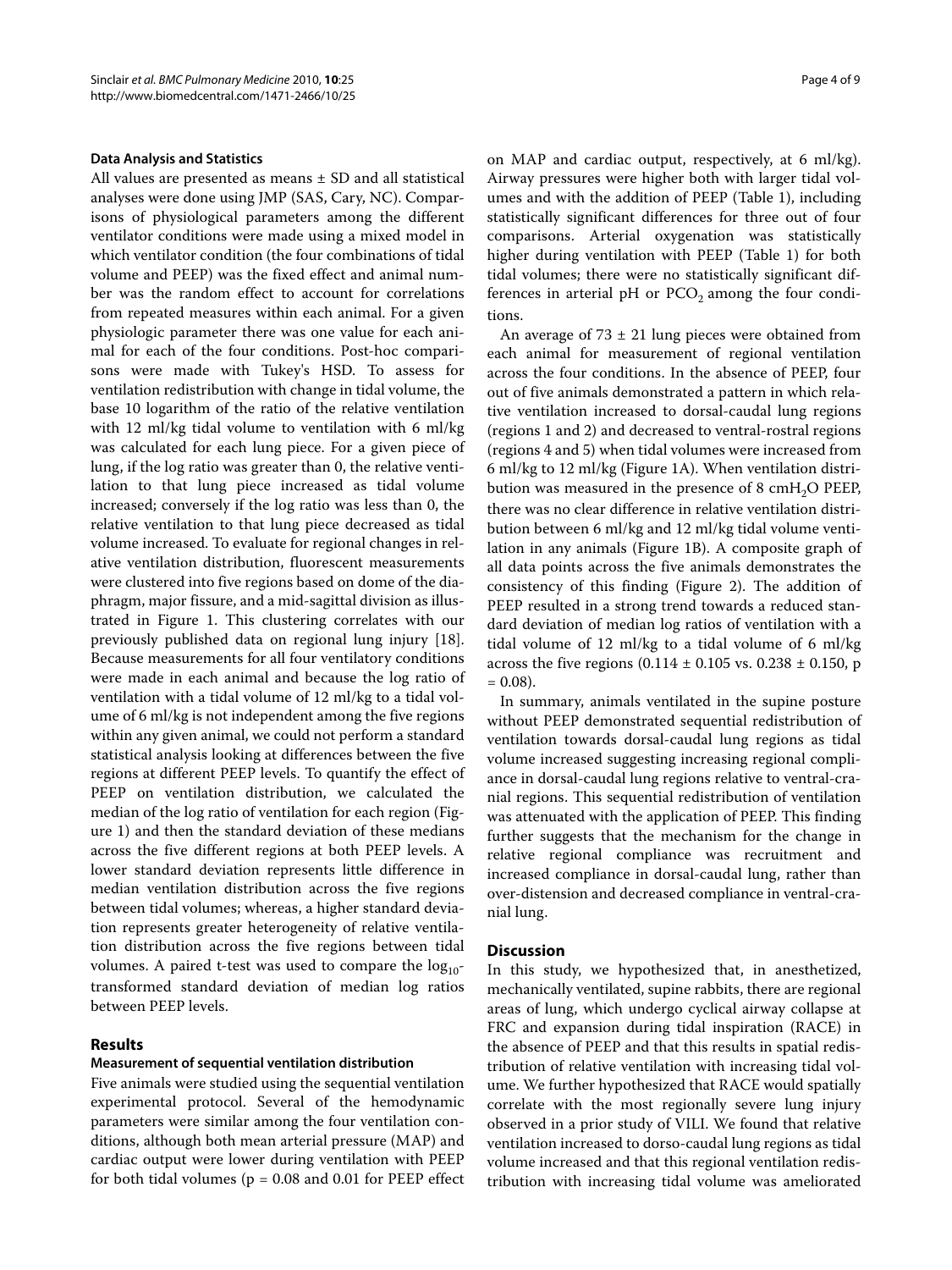<span id="page-4-0"></span>

**Figure 1 Regional variability of sequential ventilation without and with positive end-expiratory pressure (PEEP)**. A) 0 cmH<sub>2</sub>O PEEP; B) 8 cmH<sub>2</sub>O PEEP. Figures on the left are box plots of the logarithm of the ratio of relative ventilation at 12 ml/kg tidal volume to relative ventilation at 6 ml/kg tidal volume (log V<sub>12</sub>/V<sub>6</sub>) by lung region for one representative animal. The box defines the inter-quartile range with a line indicating the median value. Whiskers indicate the plausible range of data with potential outliers identified as individual points. Figures on the right are 3-dimensional reconstructions of the lungs viewed from a lateral position. Red boxes indicate a 10% or greater increase and blue boxes represent a 10% or greater decrease in relative ventilation at 12 ml/kg compared with 6 ml/kg tidal volumes. White boxes represent regions with < 10% change in relative ventilation with tidal volume change. Inset: Lung Divisions: Each lung was divided into five regions. The first region included all lung pieces in all ventraldorsal sections that were adjacent to the diaphragm at any point. The remaining lung was divided into four regions as indicated based on bisecting transverse and coronal planes.

with the addition of positive end-expiratory pressure. These data support regional cyclical airway closure at FRC and recruitment with tidal inspiration in the absence of PEEP, based on the following assumptions:

1. A regional increase in relative ventilation with an increase in tidal volume implies that local compliance is increasing relative to other lung regions.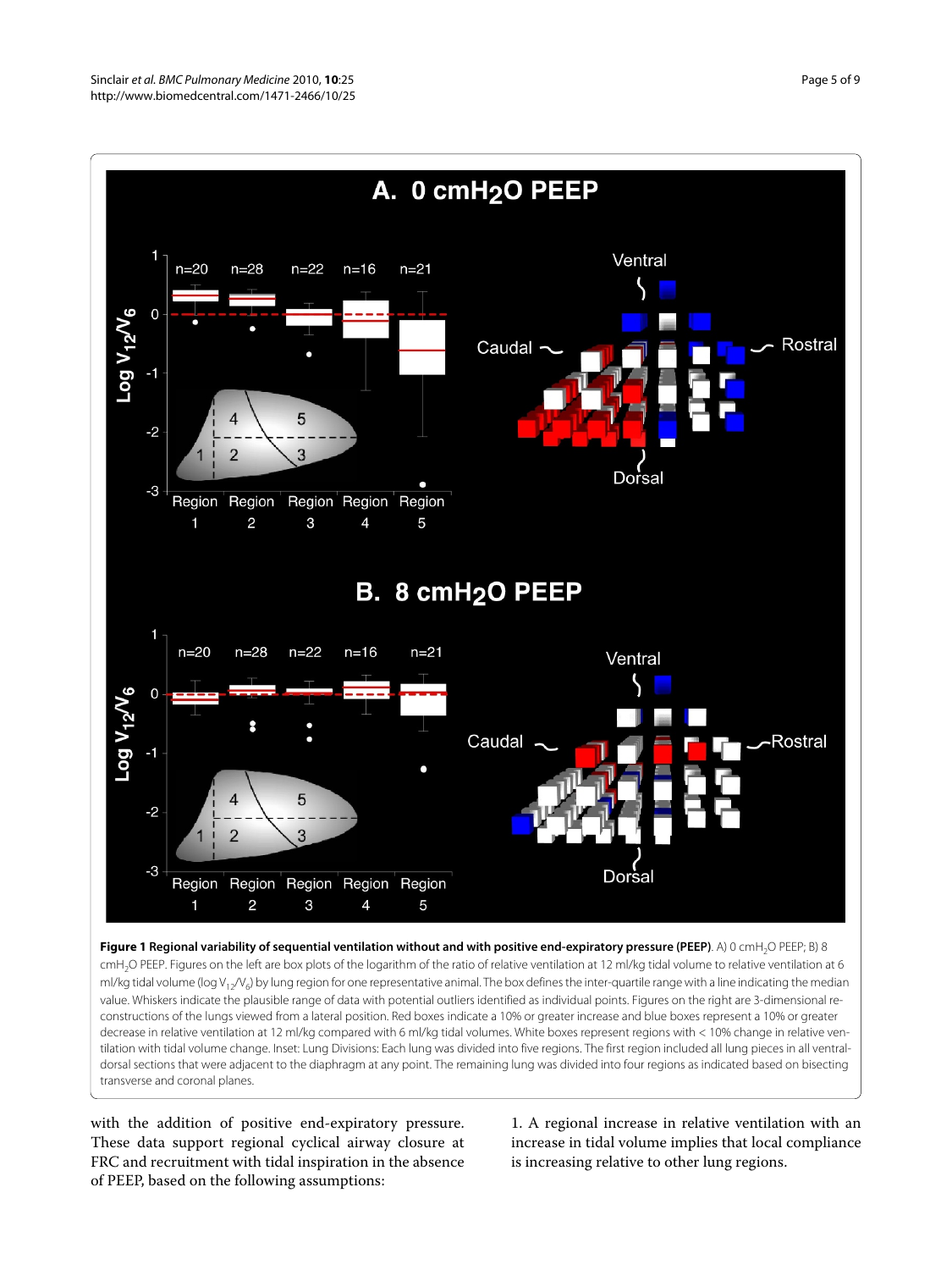<span id="page-5-0"></span>

mals, divided by lung region. A) 0 cmH<sub>2</sub>O PEEP; B) 8 cmH<sub>2</sub>O.

2. Local lung compliance is roughly constant between volumes associated with either atelectasis (lower inflection point on a pressure-volume curve) or full inflation (upper inflection point on a pressure-volume curve - Figure [3](#page-5-1)).

3. Regional lung compliance can increase relative to other lung regions either because of local recruitment and improved compliance (Figure [3A](#page-5-1)) or because of over distension and reduced compliance in remote lung regions (Figure [3B](#page-5-1)).

<span id="page-5-1"></span>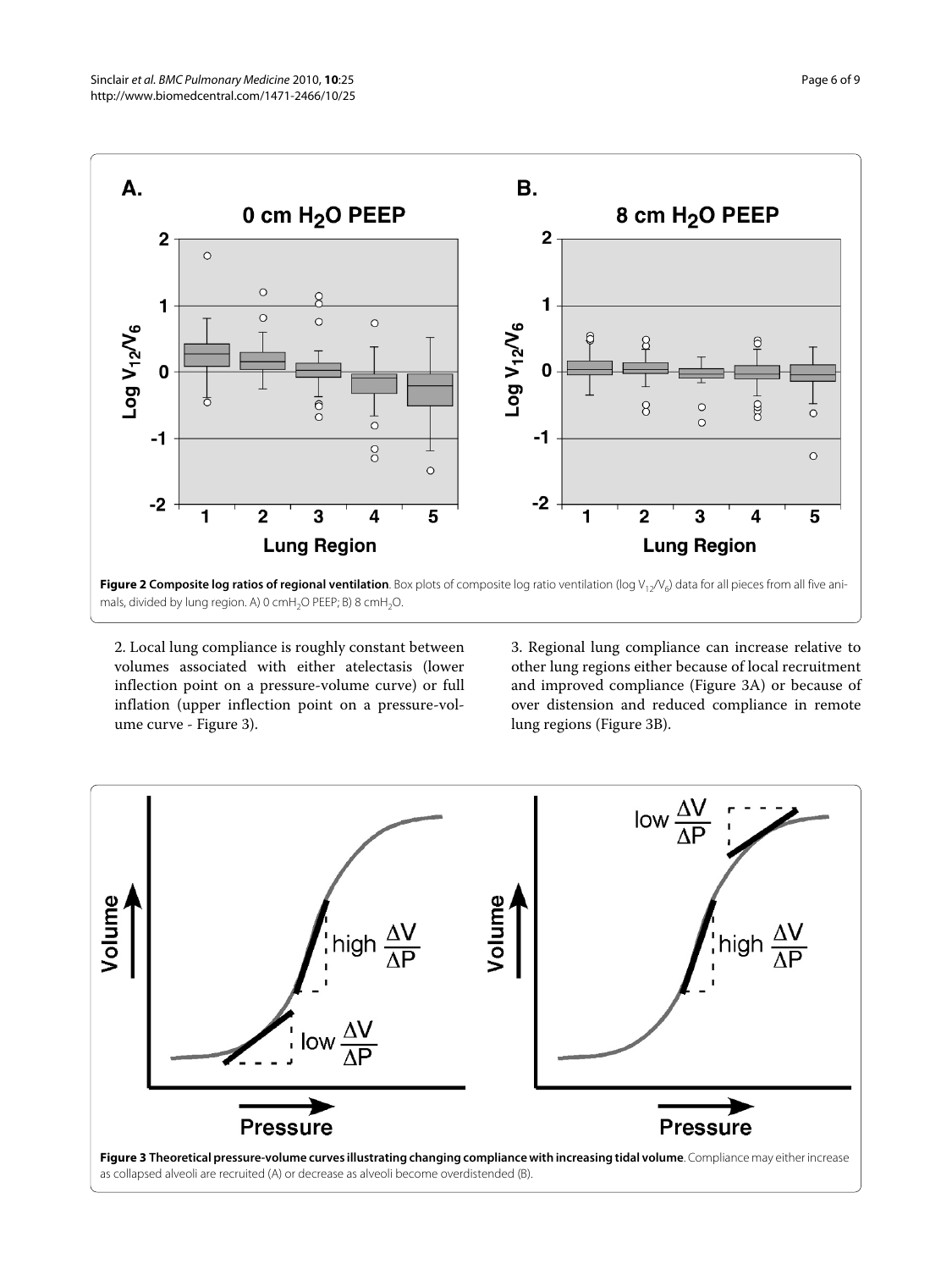4. If recruitment of dependent alveoli, which collapse at FRC, is responsible for redistribution of ventilation to dorso-caudal lung with increasing tidal volume, then application of PEEP should reduce this redistribution. However, if over distension of non-dependent alveoli is responsible for ventilation redistribution to dorso-caudal lung, then application of PEEP should augment this redistribution.

Although we have not directly visualized RACE, which is not obviously feasible, our data support a spatial distribution of cyclical airway collapse and recruitment, which correlates with our previously reported spatial distribution of lung injury [[18\]](#page-7-15). Because RACE is implicated as one cause of ventilator-induced lung injury [[6,](#page-7-3)[18,](#page-7-15)[21-](#page-8-1)[23](#page-8-2)], these findings further support regional RACE in uninjured, supine rabbits undergoing mechanical ventilation. All non-invasive measurements of volume change or alveolar density are indirect estimates of regional ventilation subject to erroneous interpretation. Using dynamic measurement of regional ventilation by the novel method of labeled aerosol deposition, we have demonstrated for the first time that regional ventilation redistributes with increasing tidal volume, suggesting dynamic regional changes in lung mechanics. Furthermore, by measuring sequential ventilation at different PEEP levels, we have shown that RACE is the most likely explanation for these dynamic changes in regional lung mechanics.

We have previously reported a dramatic dorsal-ventral and cranial-caudal gradient of lung injury severity in a rabbit model of VILI with supine ventilation in the absence of PEEP. The region with the most severe injury was the dorsal-caudal lung. With the application of 8  $cmH<sub>2</sub>O$  of PEEP however, no such gradient is observed, rather a less severe, more homogeneously distributed injury pattern occurs, despite identical end inspiratory pressures [\[18](#page-7-15)]. The application of PEEP has been shown to ameliorate VILI in a number of experimental models  $[1,3,4,6,24-26]$  $[1,3,4,6,24-26]$  $[1,3,4,6,24-26]$  $[1,3,4,6,24-26]$  $[1,3,4,6,24-26]$  $[1,3,4,6,24-26]$  $[1,3,4,6,24-26]$  $[1,3,4,6,24-26]$ . One potential explanation for the protective effects of PEEP is the prevention of tidal collapse and re-expansion of distal lung units. In the supine posture, lower alveolar volumes at FRC may predispose dependent lung regions to cyclical collapse. Muscedere et. al. [\[6](#page-7-3)] demonstrated epithelial injury in distal airways and alveoli, even with low tidal volumes (6 ml/kg), when isolated, unperfused rat lungs were allowed to deflate to volumes below the lower inflection point of the pressure-volume curve during exhalation. Although compelling, these findings must be interpreted in the context of an *ex vivo*, unperfused model which will favor tidal airway collapse and minimize edema formation in comparison with an intact animal model [[16\]](#page-7-13).

Distal airways and alveoli are not generally felt to be at risk of tidal collapse and re-expansion *in vivo* in uninjured lungs. In the current study, we examined this during

mechanical ventilation in the supine posture by demonstrating sequential distribution of ventilation to the dorsal-caudal lung regions with increasing tidal volume, which was abolished by the application of PEEP. In the supine posture, a reduction was seen in relative ventilation to the dorsal-caudal region. One potential explanation for this is that the FRC is below the closing volume in this region at end-exhalation, resulting in cyclical airway closure. This would result in sequential ventilation with no inspired gas going to this lung region during the initial phase of tidal breathing, followed by recruitment and ventilation in the latter phase of each breath. To test this, we subjected uninjured animals to small (6 ml/kg) and large (12 ml/kg) tidal volume ventilation and measured relative regional ventilation distribution with inhaled fluorescent microspheres. We found a relative increase in ventilation to the dorsal-caudal lung and decreased ventilation to the ventral-cranial lung with larger tidal volumes. Two likely explanations for this observation are 1) alveoli in the dorsal-caudal lung were recruited with increased tidal volume or 2) ventral-cranial regions were over-distended with increased tidal volume, became less compliant, and ventilation was re-distributed to the dorsal-caudal lung. The effect of PEEP on the distribution of ventilation favors the former explanation. The application of PEEP = 8 cm  $H_2O$  eliminated the observed sequential ventilation in the dorsal-caudal lung, consistent with recruitment of alveoli in this region which allowed the same relative ventilation to be delivered independent of tidal volume.

There are several limitations to the current study. The tidal volume used to induce VILI in our previous study [[18\]](#page-7-15) as well as other studies of VILI were much greater than the tidal volumes used in the measurement of ventilation distribution. The lower tidal volumes were chosen to avoid inducing lung injury during the experiment because aerosol deposition is unlikely to reflect ventilation distribution in the presence of spatially heterogeneous pulmonary edema secondary to differences in particle deposition. We did not measure ventilation distributions in the prone posture to identify whether or not sequential ventilation distribution was diminished. However, we have previously shown in a porcine model that posture change from supine to prone increases dorsalcaudal ventilation consistent with reduced airway collapse in these regions [[19\]](#page-7-16). Additionally, reduced sequential ventilation and airway closure in the prone posture compared with supine posture has been previously shown in dogs with normal lungs by single breath washout test [[27\]](#page-8-5). We have also ventilated animals in the prone posture in an identical fashion to that previously reported in supine animals. With supine ventilation, the most severe injury occurred in the dorsal-caudal lung while less severe injury was seen in the cranial-ventral region.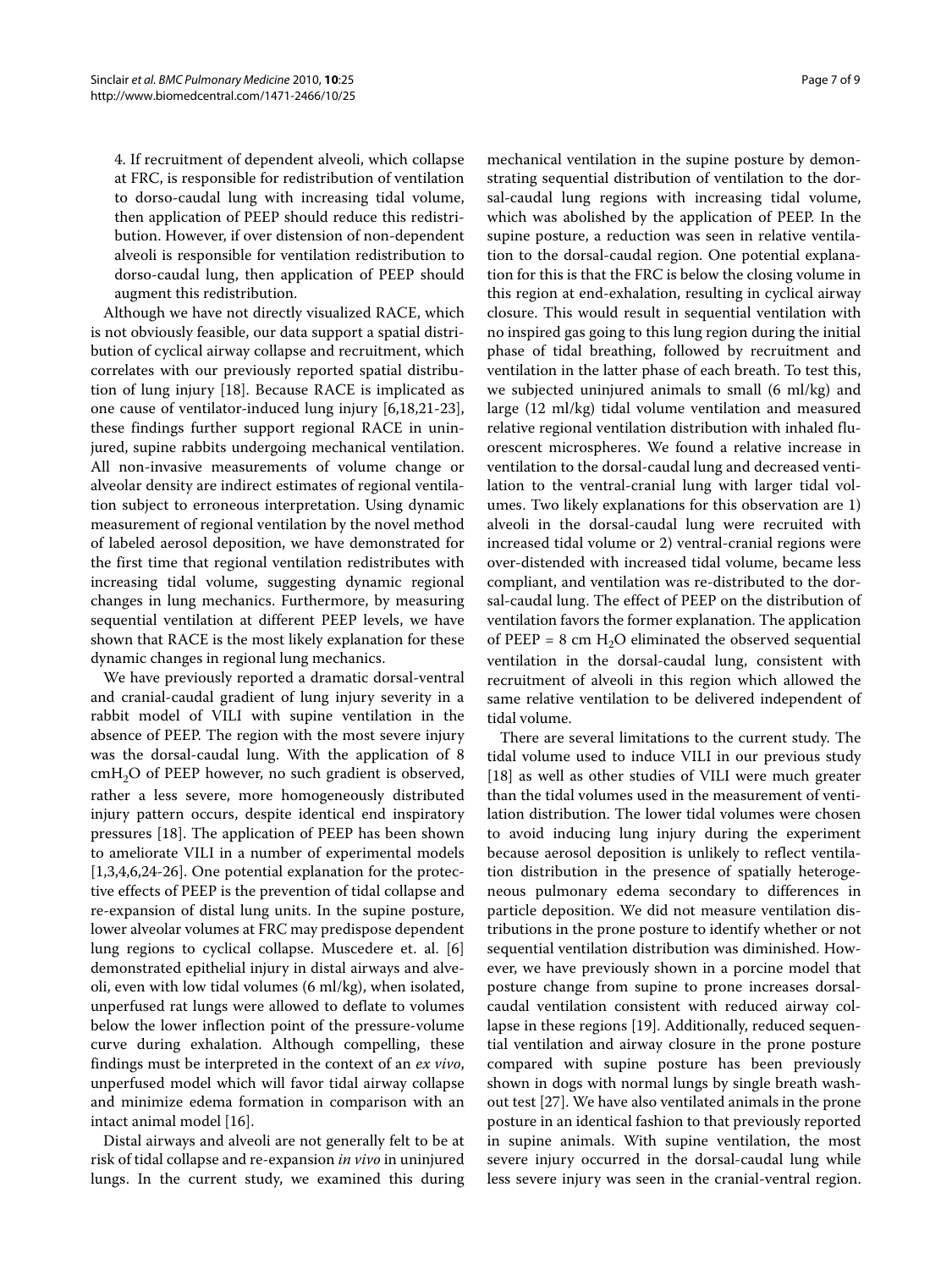In contrast, prone ventilation produced a more modest and homogeneously distributed injury pattern [[4\]](#page-7-17). These results are similar to that of previous observations in both oleic acid injured [[22](#page-8-6)] and normal dogs [[21\]](#page-8-1). One potential explanation for the protective effects of prone posture is the prevention of tidal collapse and re-expansion of distal lung units. In the supine posture, lower alveolar volumes at FRC may predispose dependent lung regions to cyclical collapse. The more uniform pleural pressure gradient along the dorsal-ventral axis, in the prone posture, results in higher regional FRC in dependent lung zones [[28\]](#page-8-7) which may limit tidal collapse and recruitment of airways, and thus reduce VILI.

## **Conclusions**

We previously reported in a rabbit model of VILI that lung injury is greater and more spatially heterogeneous in the supine posture as compared with the prone posture. One potential mechanism for this finding is regional repeated airway collapse and expansion during tidal breathing. To evaluate whether or not this occurred in the absence of lung injury with supine positioning, we measured regional ventilation at different tidal volumes in the presence and absence of PEEP. We found evidence of sequential ventilation distribution towards dorsal-caudal lung and away from ventral-cranial lung with increasing tidal volume. This sequential ventilation pattern was attenuated with the addition of PEEP compatible with RACE. We speculate that RACE occurs in normal lung with supine ventilation and in the absence of PEEP and that this may contribute to the development of lung injury.

## **List of Abbreviations**

PEEP: Positive end expiratory pressure; VILI: Ventilatorinduced lung injury; RACE: Repeated airways collapse and expansion;  $P_aCO_2$ : Partial pressure of arterial carbon dioxide;  $P_aO_2$ : Partial pressure of arterial oxygen

#### **Competing interests**

The authors declare that they have no competing interests.

#### **Authors' contributions**

SS and WA designed and performed the experiments, analyzed the data and wrote the manuscript. NP designed the statistical methods and reviewed and edited the manuscript. All authors read and approved the final manuscript.

#### **Acknowledgements**

The authors thank Wayne Lamm and Dowon An for assistance in performing these experiments.

This work was supported by NIH grants HL71020 and HL004479.

#### **Author Details**

1Department of Medicine, University of Tennessee Health Sciences Center, 956 Court Ave E222, Memphis, TN, 38163 USA, 2The Mountain-Whisper-Light Statistical Consulting, 1827 23rd Ave East, Seattle, WA 98112 USA and 3Department of Medicine, University of Washington, Box 358052, 815 Mercer St, Seattle, WA 98109 USA

Received: 10 August 2009 Accepted: 5 May 2010 Published: 5 May 2010

#### **References**

- <span id="page-7-0"></span>1. Dreyfuss D, Basset G, Soler P, Saumon G: Intermittent positive-pressure hyperventilation with high inflation pressures produces pulmonary microvascular injury in rats**.** Am Rev Respir Dis 1985, 132(4):880-884.
- 2. Dreyfuss D, Soler P, Basset G, Saumon G: High inflation pressure pulmonary edema. Respective effects of high airway pressure, high tidal volume, and positive end-expiratory pressure**.** Am Rev Respir Dis 1988, 137(5):1159-1164.
- <span id="page-7-1"></span>3. Webb HH, Tierney DF: Experimental pulmonary edema due to intermittent positive pressure ventilation with high inflation pressures. Protection by positive end-expiratory pressure**.** Am Rev Respir Dis 1974, 110(5):556-565.
- <span id="page-7-17"></span>4. Sinclair S, Souders J, Hlastala M: Severity and distribution of ventilatorinduced lung injury is altered by PEEP, prone position, and respiratory frequency in normal rabbits**.** Am J Respir Crit Care Med 1998, 157(3):A107.
- <span id="page-7-2"></span>5. Sinclair SE, Kregenow DA, Lamm WJ, Starr IR, Chi EY, Hlastala MP: Hypercapnic acidosis is protective in an in vivo model of ventilatorinduced lung injury**.** Am J Respir Crit Care Med 2002, 166(3):403-408.
- <span id="page-7-3"></span>6. Muscedere JG, Mullen JB, Gan K, Slutsky AS: Tidal ventilation at low airway pressures can augment lung injury**.** Am J Respir Crit Care Med 1994, 149(5):1327-1334.
- <span id="page-7-4"></span>7. Russell J, Slutsky A, Lemaire F, Ramsay G, Mancebo J, Richard C: International Concensus Conference in Intensive Care Medicine: Ventilator-associated Lung Injury in ARDS**.** Am J Resp Crit Care Med 1999, 160:2118-2124.
- <span id="page-7-5"></span>8. Luce JM: The cardiovascular effects of mechanical ventilation and positive end-expiratory pressure**.** Jama 1984, 252(6):807-811.
- <span id="page-7-6"></span>9. Ventilation with lower tidal volumes as compared with traditional tidal volumes for acute lung injury and the acute respiratory distress syndrome. The Acute Respiratory Distress Syndrome Network. NEngl J Med 2000, 342(18):1301-1308.
- <span id="page-7-7"></span>10. Amato MB, Barbas CS, Medeiros DM, Magaldi RB, Schettino GP, Lorenzi-Filho G, Kairalla RA, Deheinzelin D, Munoz C, Oliveira R, et al.: Effect of a protective-ventilation strategy on mortality in the acute respiratory distress syndrome**.** N Engl J Med 1998, 338(6):347-354.
- <span id="page-7-8"></span>11. Brower RG, Lanken PN, MacIntyre N, Matthay MA, Morris A, Ancukiewicz M, Schoenfeld D, Thompson BT: Higher versus lower positive endexpiratory pressures in patients with the acute respiratory distress syndrome**.** N Engl J Med 2004, 351(4):327-336.
- <span id="page-7-9"></span>12. Mercat A, Richard JC, Vielle B, Jaber S, Osman D, Diehl JL, Lefrant JY, Prat G, Richecoeur J, Nieszkowska A, et al.: Positive end-expiratory pressure setting in adults with acute lung injury and acute respiratory distress syndrome: a randomized controlled trial**[.](http://www.ncbi.nlm.nih.gov/entrez/query.fcgi?cmd=Retrieve&db=PubMed&dopt=Abstract&list_uids=18270353)** Jama 2008, 299(6):646-655.
- <span id="page-7-10"></span>13. Meade MO, Cook DJ, Guyatt GH, Slutsky AS, Arabi YM, Cooper DJ, Davies AR, Hand LE, Zhou O, Thabane L, et al.: Ventilation strategy using low tidal volumes, recruitment maneuvers, and high positive endexpiratory pressure for acute lung injury and acute respiratory distress syndrome: a randomized controlled trial**[.](http://www.ncbi.nlm.nih.gov/entrez/query.fcgi?cmd=Retrieve&db=PubMed&dopt=Abstract&list_uids=18270352)** Jama 2008, 299(6):637-645.
- <span id="page-7-11"></span>14. Grasso S, Fanelli V, Cafarelli A, Anaclerio R, Amabile M, Ancona G, Fiore T: Effects of high versus low positive end-expiratory pressures in acute respiratory distress syndrome**.** Am J Respir Crit Care Med 2005, 171(9):1002-1008.
- <span id="page-7-12"></span>15. Talmor D, Sarge T, Malhotra A, O'Donnell CR, Ritz R, Lisbon A, Novack V, Loring SH: Mechanical ventilation guided by esophageal pressure in acute lung injury**[.](http://www.ncbi.nlm.nih.gov/entrez/query.fcgi?cmd=Retrieve&db=PubMed&dopt=Abstract&list_uids=19001507)** N Engl J Med 2008, 359(20):2095-2104.
- <span id="page-7-13"></span>16. Hubmayr RD: Perspective on lung injury and recruitment: a skeptical look at the opening and collapse story. Am J Respir Crit Care Med 2002, 165(12):1647-1653.
- <span id="page-7-14"></span>17. Tsuchida S, Engelberts D, Peltekova V, Hopkins N, Frndova H, Babyn P, McKerlie C, Post M, McLoughlin P, Kavanagh BP: Atelectasis causes alveolar injury in nonatelectatic lung regions**.** Am J Respir Crit Care Med 2006, 174(3):279-289.
- <span id="page-7-15"></span>18. Sinclair SE, Chi E, Lin HI, Altemeier WA: Positive end-expiratory pressure alters the severity and spatial heterogeneity of ventilator-induced lung injury: an argument for cyclical airway collapse**.** Journal of critical care 2009, 24(2):206-211.
- <span id="page-7-16"></span>19. Altemeier WA, McKinney S, Krueger M, Glenny RW: Effect of posture on regional gas exchange in pigs**.** J Appl Physiol 2004, 97(6):2104-2111.